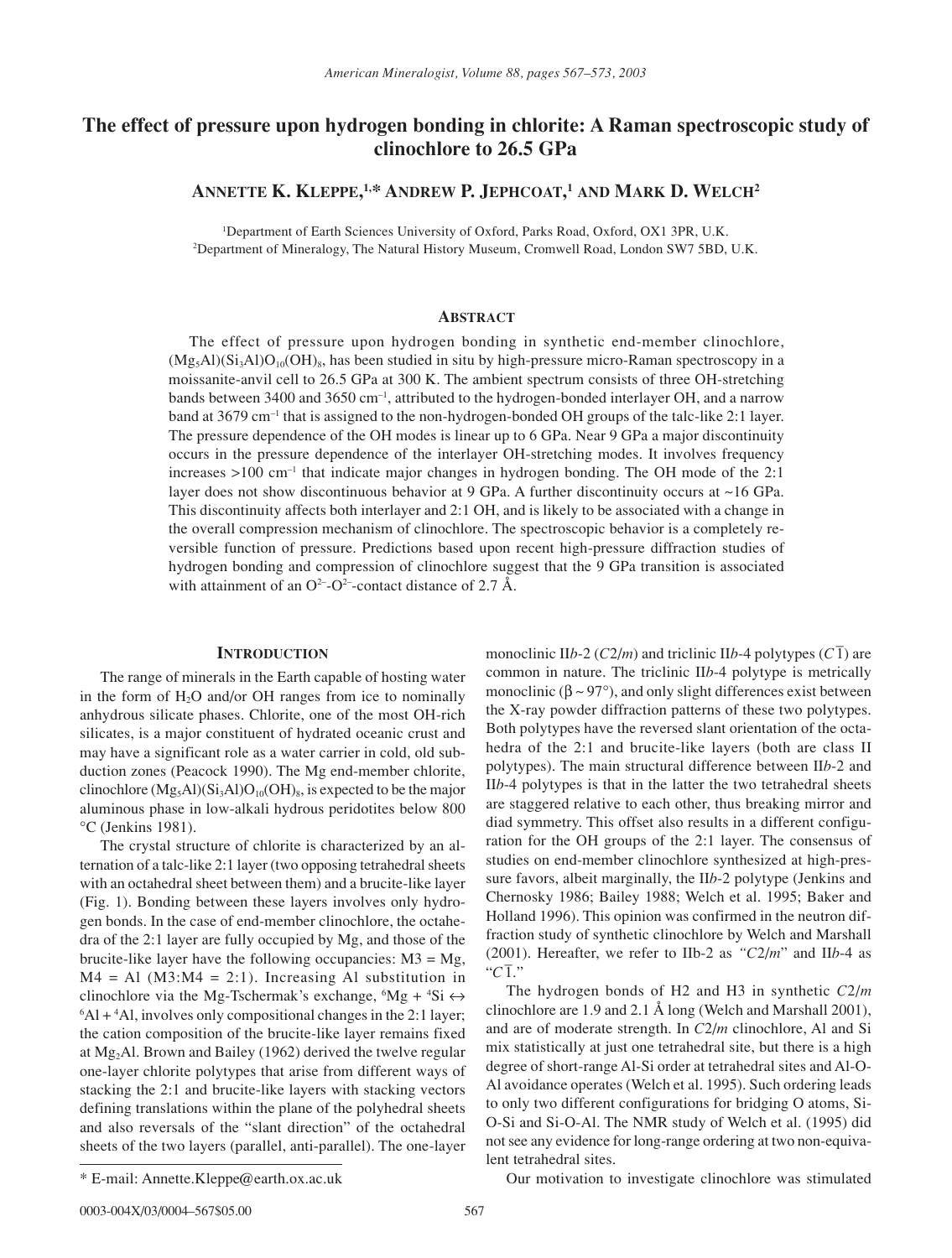

**FIGURE 1.** The structure of monoclinic *C*2/*m* clinochlore (right). Hydrogen bonds link brucite-like (Bru) and 2:1 sheets. The cation array of the brucite-like sheet is shown at bottom left with the **a**-**b** plane shown dotted. The proton sites of the brucite-like layer are illustrated top left.

not only by its possible importance in subducting water into the upper mantle, but also by fundamental physical processes involved with the response of hydrogen bonding to pressure. To understand the significance and properties of hydrogen bonding in minerals at deep-Earth conditions, spectroscopic data together with complementary direct structural information from diffraction experiments is required at ambient conditions and high pressures. Recently, the structural behavior (to 5 GPa) and the first equation-of-state (to 8 GPa) of clinochlore were determined with high-pressure powder neutron and synchrotron Xray diffraction, respectively (Welch and Marshall 2001; Welch and Crichton 2002). However, Raman studies of clinochlore are rare and no high-pressure spectroscopic data exist. Therefore, we studied the effect of pressure upon hydrogen bonding in clinochlore with high-pressure micro-Raman spectroscopy in a moissanite-anvil cell to 26.5 GPa at 300 K. Raman spectroscopy is especially sensitive to possible rearrangements of hydrogen atoms in mineral structures, and the use of moissanite anvils ensured low background fluorescence and negligible anvil interference in the OH-stretching region (Xu and Mao 2000). A comparison of our spectroscopic data with the detailed structural information on hydrogen bonding behavior to 5 GPa from a high-pressure neutron diffraction study (Welch and Marshall 2001) allows interpretation of the changes in the Raman spectra with variations in bond distances and angles.

## **EXPERIMENTAL METHODS**

The sample used in this study was from the same batch as that used by Welch et al. (1995) in their NMR study of clinochlore. Clinochlore was synthesized from a stoichiometric gel in a piston-cylinder apparatus at 1.5 GPa and 690–720 ∞C using a 0.75 inch diameter NaCl pressure cell. The product was monophase clinochlore free of stacking disorder. Refinement of X-ray powder diffraction data gave the following cell parameters: *a* = 5.320(0) Å, *b* = 9.215(1) Å, *c* = 14.393(2) Å, b *3* = 97.09∞, and *V* = 700.2(1) Å (Welch et al. 1995).

In the high-pressure Raman experiment, compacted clinochlore powder was mounted in a moissanite-anvil cell together with two ruby chips for pressure calibration. Fluid argon was loaded as a pressure-transmitting medium at 0.2 GPa with a gas-loading technique (Jephcoat et al. 1987). Culets 400 mm in diameter and a stainless steel gasket preindented to 65  $\mu$ m with a 150  $\mu$ m hole were used. Raman spectra for both increasing and decreasing pressures were recorded in 135° scattering geometry with a SPEX Triplemate equipped with a backilluminated, liquid-N<sub>2</sub>-cooled CCD detector in the range of  $100$ to 4000 cm–1. The intrinsic resolution of the spectrometer is 1.5 cm<sup>-1</sup> and calibrations are accurate to  $\pm 1$  cm<sup>-1</sup>. However, the fitted positions of the 3605 and 3647 cm–1 OH bands varied by  $\pm$ 5–10 cm<sup>-1</sup> due to their strong overlap and larger peak widths; the accuracy of the lowest OH-stretching mode was limited by low intensity, large half width, and band overlap to  $\pm 15$  cm<sup>-1</sup>. Raman spectra were excited by the 514.5 nm line of an Ar+ laser focused down to a  $10 \mu m$  spot on the sample. The laser power was low enough to avoid heating the sample. Further, the ruby spectra confirmed quasi-hydrostatic conditions over the whole pressure range of this study up to 26.5 GPa. The frequency of each Raman band was obtained by Voigtian curve fitting.

## **RESULTS**

#### **Raman frequencies at ambient conditions**

The observed ambient Raman frequencies of synthetic endmember clinochlore agree well with the previous ambient Raman study of natural Mg-chlorite by Prieto et al. (1991) (Table 1). The Raman spectrum is characterized by several strong modes in the range from 100 to 1100 cm<sup>-1</sup> and by OH modes between  $3470$  and  $3700$  cm<sup>-1</sup> (Fig. 2). Figure 3 illustrates that the minimum number of symmetric peaks needed to fit the OH-stretching bands is four. The OH-stretching bands between 3470 and 3650 cm–1 are attributed to hydrogen-bonded interlayer OH (Serratosa and Viñas 1964; Shirozu 1980; Prieto et al. 1991; Welch et al. 1995). The 3477 cm–1 mode results from OH-stretching vibrations of  $(Mg_2Al)O-H \cdots O(SiAl)$  and the 3605 and 3647  $cm^{-1}$  bands are due to OH-stretching vibrations of the  $(Mg_2Al)O-H...O(SiSi)$  hydroxyl groups. The highest-frequency and narrow OH band at 3679 cm<sup>-1</sup> is assigned to the non-hydrogen-bonded hydroxyls of the talc-like 2:1 layer. Its frequency is identical to the frequency of the talc OH mode. The IR spectrum of the same sample revealed only three OH bands (Welch et al. 1995), but at lower resolution than the present Raman experiment.

Deconvolution of the  $3630 \text{ cm}^{-1}$  feature into two overlapping peaks suggests at least two Raman-active vibrations contribute to this band rather than the one expected for space group  $C2/m$ . As the 3477 and 3630 cm<sup>-1</sup> peaks are both due to structurally similar hydrogen-bonded OH groups, we would also expect corresponding additional components in the 3477 cm–1 band, although these are not resolved in the spectrum. To explore this possibility further we collected the ambient Raman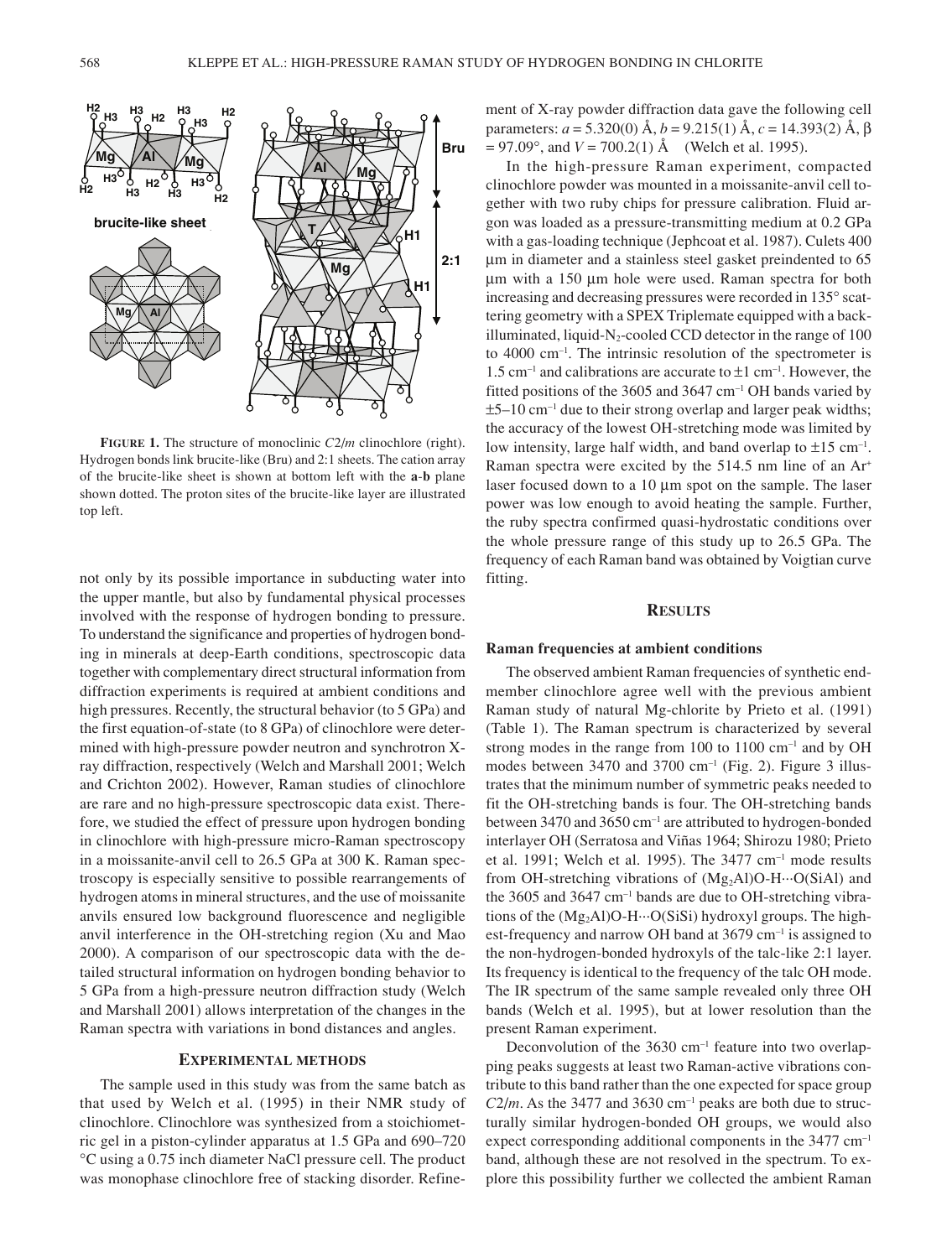**TABLE 1.** Ambient Raman frequencies and pressure derivatives of the most intense lattice modes and OH-stretching frequencies of clinochlore; for comparison the Raman frequencies of aluminous clinochlore and of a previous study by Prieto et al. (1991) are given

| Present study              |                                                              |                                                      | Prieto et al. (1991), natural<br>Mg-rich chlorite, sample no. P108902 |                                                       |
|----------------------------|--------------------------------------------------------------|------------------------------------------------------|-----------------------------------------------------------------------|-------------------------------------------------------|
| $(Mg5Al)(Si3Al)O10(OH)8$   |                                                              | $(Mg_{4.5}Al_{1.5})(Si_{2.5}Al_{1.5})O_{10}(OH)_{8}$ |                                                                       |                                                       |
| $v_i$ /(cm <sup>-1</sup> ) | $\text{cm}^{-1}$<br>$\frac{\partial v_i}{\partial P}$<br>GPa | $v_i$ /(cm <sup>-1</sup> )                           | $v_i$ /(cm <sup>-1</sup> )                                            | Mode assignment*                                      |
|                            | to 5.26 GPa                                                  |                                                      |                                                                       |                                                       |
| 104                        | 0.119                                                        | 105                                                  | 105                                                                   | $v_5(F_{20})$ , MO <sub>6</sub>                       |
| 198                        | 4.134                                                        |                                                      | 197                                                                   |                                                       |
| 358                        | $2.786P - 0.017P^2$ †                                        | 360                                                  | 356                                                                   | $MO_4(OH)_2$ , 2:1                                    |
| 548                        | 5.255P - 0.109P <sup>2</sup> $\pm$                           | 552                                                  | 543                                                                   | $E_1^2$ , $v(T_2O_5)$                                 |
| 679                        | 5.475                                                        | 676                                                  | 682                                                                   | $A_1^2$ , $E_2^1$ , n(T <sub>2</sub> O <sub>5</sub> ) |
| 3477                       | 0.011                                                        | 3455                                                 | $\sim$ 3480 [ $\perp$ (001)] §                                        | $v_{OH}$ , (SiAl)O $\cdots$ OH                        |
| 3605                       | 1.679                                                        | 3541                                                 |                                                                       |                                                       |
| 3647                       | 0.170                                                        | 3587                                                 | 3626 [ [II (001)]<br>3642 [ $\perp$ (001)]                            | $v_{OH}$ , (SiSi)O $\cdots$ OH                        |
|                            |                                                              | 3641                                                 |                                                                       | $v_{OH}$ , 2:1                                        |
| 3679                       | 1.545                                                        | 3675                                                 | 3681                                                                  |                                                       |

cates defined from IR spectra.

† To 26.5 GPa.

‡To 14 GPa.

§ Visible in their spectrum.



**FIGURE 2.** Ambient Raman spectrum of clinochlore collected outside the moissanite-anvil cell.

spectrum of a synthetic aluminous clinochlore,  $(Mg<sub>4.5</sub>Al<sub>1.5</sub>)$  $(Si<sub>2.5</sub>Al<sub>1.5</sub>)O<sub>10</sub>(OH)<sub>8</sub>$ , also studied by Welch et al. (1995), and related compositionally to end-member clinochlore by 0.5[6 Al  ${}^{4}Al^{6}Mg_{-1}{}^{4}Si_{-1}$ ]. As stated above, the composition of the brucitelike layer is not affected by the Mg-Tschermak's exchange, and so the same octahedral configuration surrounds the hydrogenbonded protons in this chlorite as in end-member clinochlore. Figure 4 shows the OH-stretching modes of aluminous clinochlore. The only significant spectral difference from endmember clinochlore is the presence of a  $(Mg_2Al)O-H$  contribution from the 2:1 layer at  $3641 \text{ cm}^{-1}$  and a corresponding reduced intensity for the Mg<sub>3</sub>O-H peak at  $3675 \text{ cm}^{-1}$ . The latter peak is more clearly separated from the highest-frequency  $(Mg<sub>2</sub>AI)O-H...O(SiSi)$  peak in aluminous clinochlore than it is in Mg-rich clinochlore. The association of the  $3641 \text{ cm}^{-1}$  mode with  $(Mg<sub>2</sub>AI)O-H$  is supported by its pressure dependence, which is identical to that of the 3675 cm<sup>-1</sup> 2:1 layer mode, and



**FIGURE 3.** Ambient Raman spectrum of the OH-stretching modes of clinochlore fitted with four (**a**) and three peaks (**b**). The FWHM of each peak for the ideal four-peak fit is shown in parentheses above the peak position. The arrow in (**b**) indicates a clear deficiency of fitting the 3630 cm<sup>-1</sup> feature with a single peak.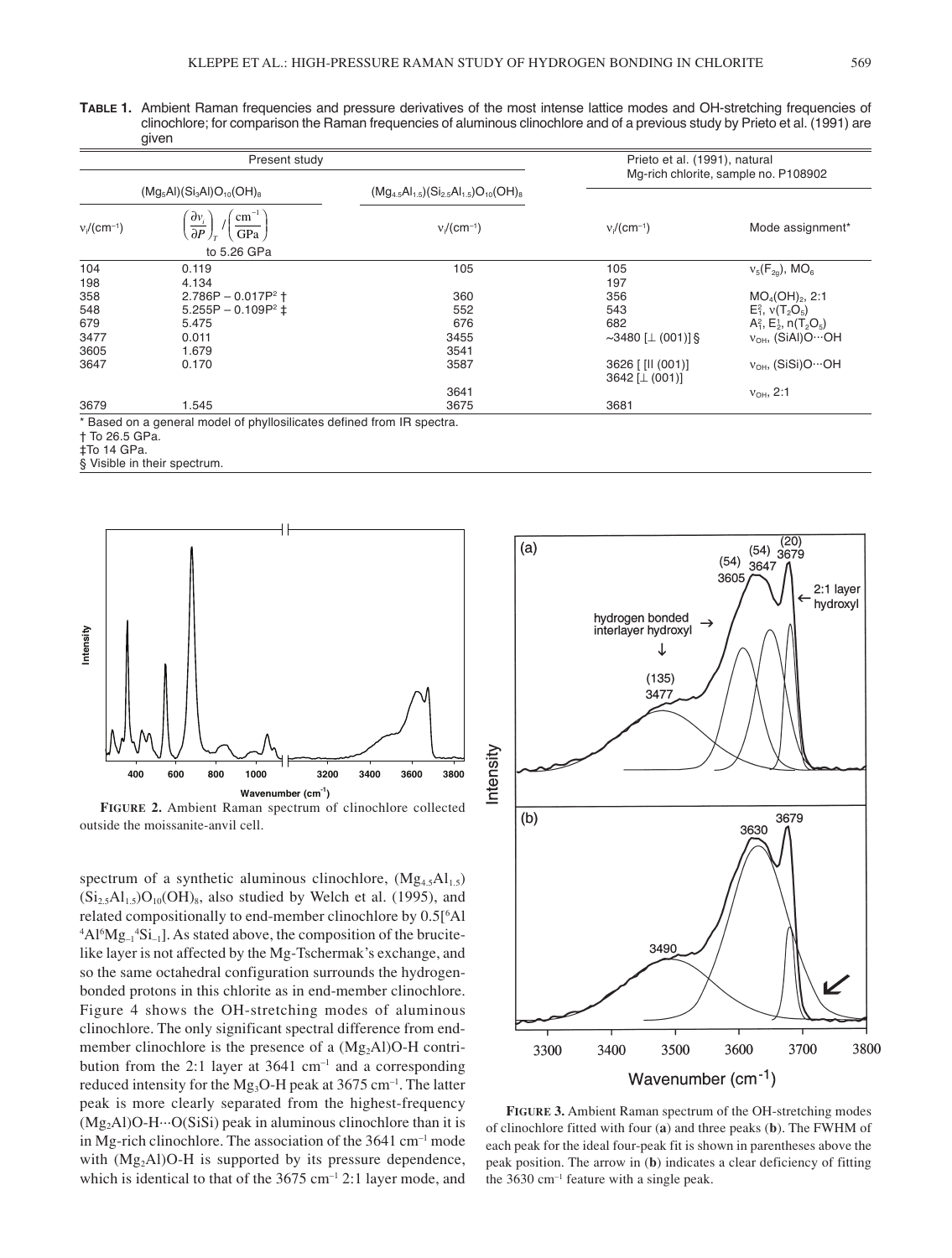

**FIGURE 4.** OH-stretching modes of aluminous clinochlore. A best fit is obtained with a minimum number of five peaks at ambient conditions. The FWHM of the interlayer OH and 2:1 layer  $Mg_3O-H$ mode (shown in parentheses above the peak position) is within error identical to the FWHM of the corresponding modes of end-member clinochlore (Fig. 3).

different from the neighboring 3541 and 3587 cm<sup>-1</sup> bands that are associated with  $(Mg_2Al)O-H...O(SiSi)$ . At 2.5 GPa both the 3641 and 3675 cm<sup>-1</sup> mode are only 2 cm<sup>-1</sup> higher than at 1 bar, effectively constant within error. On the other hand, the 3541 and 3587 cm–1 bands show clear positive pressure shifts, their peak positions being 13 cm–1 higher at 2.5 GPa than at ambient conditions. The increased intensity of the  $(Mg<sub>2</sub>AI)O H \cdots O(SiA)$  Raman band at 3455 cm<sup>-1</sup> in aluminous clinochlore agrees with the increased 4 Al content. Additional components in this band cannot be resolved, but could be present as is indicated by its large full-width at half-maximum [FWHM is 130  $cm^{-1}$  compared to 54 cm<sup>-1</sup> of the  $(Mg_2Al)O-H\cdots O(SiSi)$  bands]. The two-peak nature of the  $(Mg_2A1)O-H...O(SiSi)$  hydroxyl vibration in Mg end-member clinochlore is confirmed by a similar doublet structure in the spectra of the aluminous phase. We suggest that the fine structure of the  $3630 \text{ cm}^{-1}$  peak reflects a splitting of the corresponding H site in the structure.

## **Effect of pressure on the Raman frequencies**

The use of moissanite anvils in the present high-pressure Raman study of clinochlore ensured low fluorescence and interference-free (e.g., no broad second-order diamond band) Raman spectra in the OH-stretching region. Moissanite has Raman peaks between 100 and 1100 cm<sup>-1</sup>, which obscure the clinochlore spectra in this range. However, the strongest clinochlore modes did not interfere with the moissanite bands and were tracked reliably to the highest pressure of 26.5 GPa (Figs. 5 and 6, Table 1). All observed modes show positive, linear pressure dependence up to at least 6 GPa with only the 358 cm–1 mode shifting continuously to 26.5 GPa.

The effect of pressure upon hydrogen bonding in clinochlore is considerable. Figure 7 shows the high-pressure evolution of Raman spectra of clinochlore in the OH-stretching region. As for the low-frequency modes  $(100-1100 \text{ cm}^{-1})$ , the pressure dependence of all OH modes is linear up to  $\sim$  6 GPa (Fig. 8, Table 1). The OH-stretching bands show nearly constant and



**FIGURE 5.** Raman spectrum of clinochlore in a moissanite-anvil cell at 1.24 GPa. The peak positions of the most intense clinochlore modes are labeled. The moissanite bands, marked with an asterisk, have been confirmed by measuring the pure moissanite spectrum, away from the sample.



**FIGURE 6.** Pressure dependence of the lattice Raman modes of clinochlore. The ambient  $679 \text{ cm}^{-1}$  mode (closed triangles) shows varying shoulders on its high- and low-frequency side at pressures above 3 GPa, but only one of these shoulders is unambiguously identifiable at more than one pressure point (open triangles). The error in measurement of both frequency and pressure is within the size of the symbol. Solid lines represent the linear or nearly linear pressure dependence of the modes; dotted lines serve as guides for the eye.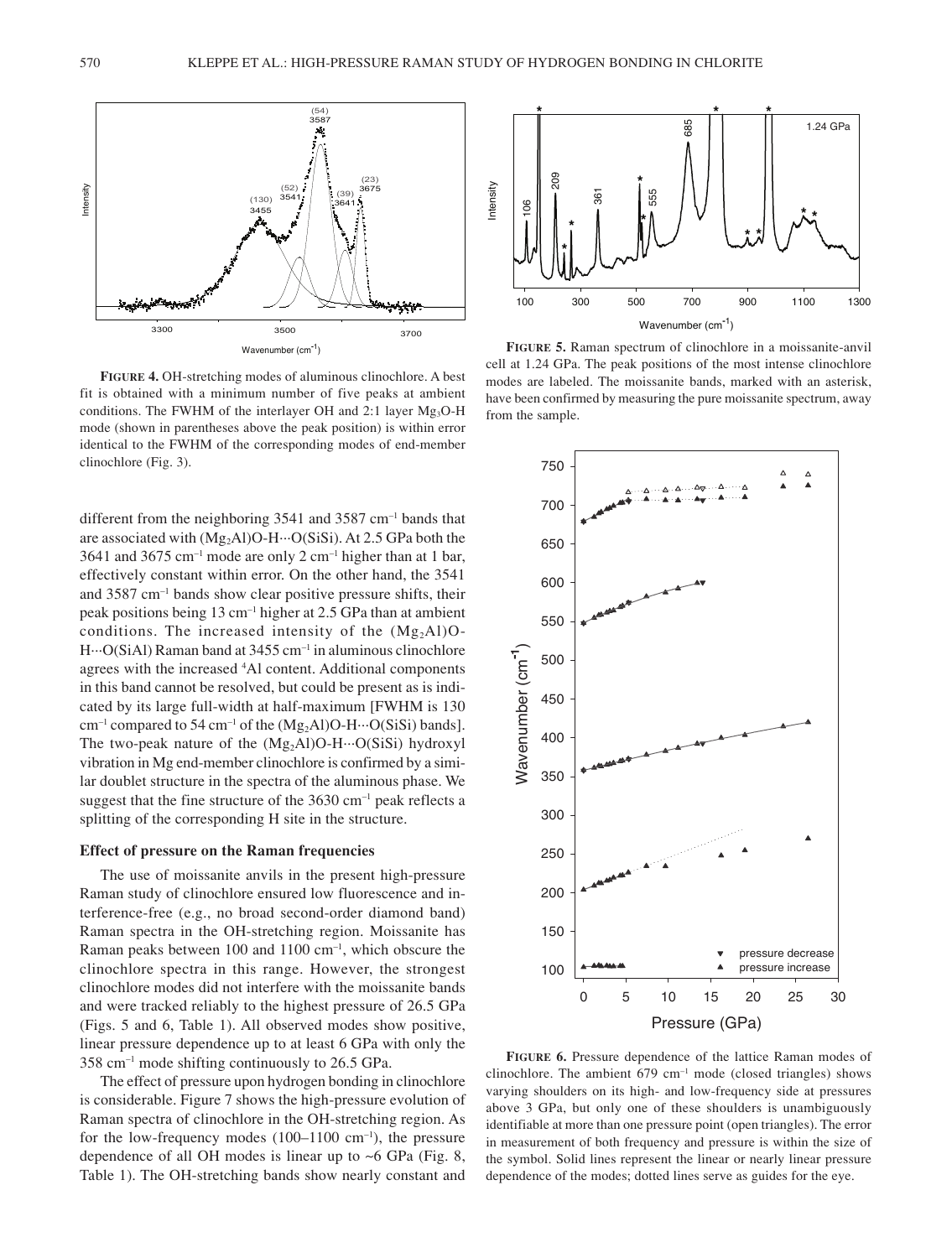

**FIGURE 7.** Representative Raman spectra of clinochlore as function of increasing pressure in the OH-stretching frequency region. Dotted lines represent schematically the "trajectories" of the OH mode shifts of the  $(Mg_2Al)O-H\cdots O(SiAl)$  and  $(Mg_2Al)O-H\cdots O(SiSi)$  hydroxyl groups.

positive pressure shifts. Near 9 GPa a sharp increase occurs in the frequencies of all hydrogen-bonded interlayer OH modes, manifested as unusually large positive pressure shifts  $(\Delta v >$  $100 \text{ cm}^{-1}$ ). The  $(Mg_2Al)O-H \cdots O(SiAl)$  hydroxyl vibration shifts from 3477 to 3645 cm<sup>-1</sup>, and the 3605 and 3647 cm<sup>-1</sup> OH modes shift through the sharper, largely invariant OH-stretching mode of the 2:1 layer to very high frequencies: 3727 and 3768 cm–1 at 9.6 GPa. The jump in the pressure dependence is followed by a continued steep increase in their frequencies under further compression, ending in a plateau with frequencies about 3775 and 3820 cm–1 at pressures greater than 16 GPa. The discontinuity observed at ~16 GPa affects all OH-stretching bands, including the OH mode of the 2:1 layer  $(3679 \text{ cm}^{-1})$ , which had shifted uniformly up to this pressure. Although the pressure dependence of the  $3679 \text{ cm}^{-1}$  mode is unaffected by the frequency jump of the hydrogen-bonded interlayer OH group at



**FIGURE 8.** Pressure dependence of the OH-stretching modes of clinochlore. Filled grey triangles: interlayer OH mode associated with (Mg2Al)O-H···O(SiAl) hydroxyl groups; open triangles: interlayer OH modes associated with  $(Mg_2Al)O-H\cdots O(SiSi)$ ; closed black triangles: Mg3O-H mode of the 2:1 layer. Errors in pressure measurement are within the size of the symbol. Errors in frequency are shown by representative error bars; an exception is the ambient 3679 cm–1 mode; the error in its frequency is within the size of the symbol to 20 GPa. Solid lines represent the linear pressure dependence of the modes to 5.6 GPa; dotted lines serve as guides to the eye.

~9 GPa, this discontinuity appears to be reflected in a pressure-dependent broadening of its FWHM at 9 and again at 16 GPa (Fig. 9). However, this broadening could also indicate the start of H-site disorder. On decompression, all OH-stretching and lattice modes return to their original 1 bar positions without any hysteresis. Changes in both half-widths and intensities of the Raman peaks are reversible. A synchrotron X-ray diffraction study of clinochlore with a helium pressure medium confirmed the Raman transition at 9 GPa (Welch et al., in preparation).

## **DISCUSSION**

## **Comparison with neutron data to 5 GPa**

The response of the OH modes of clinochlore at pressures up to 5 GPa is in overall agreement with the results of the neu-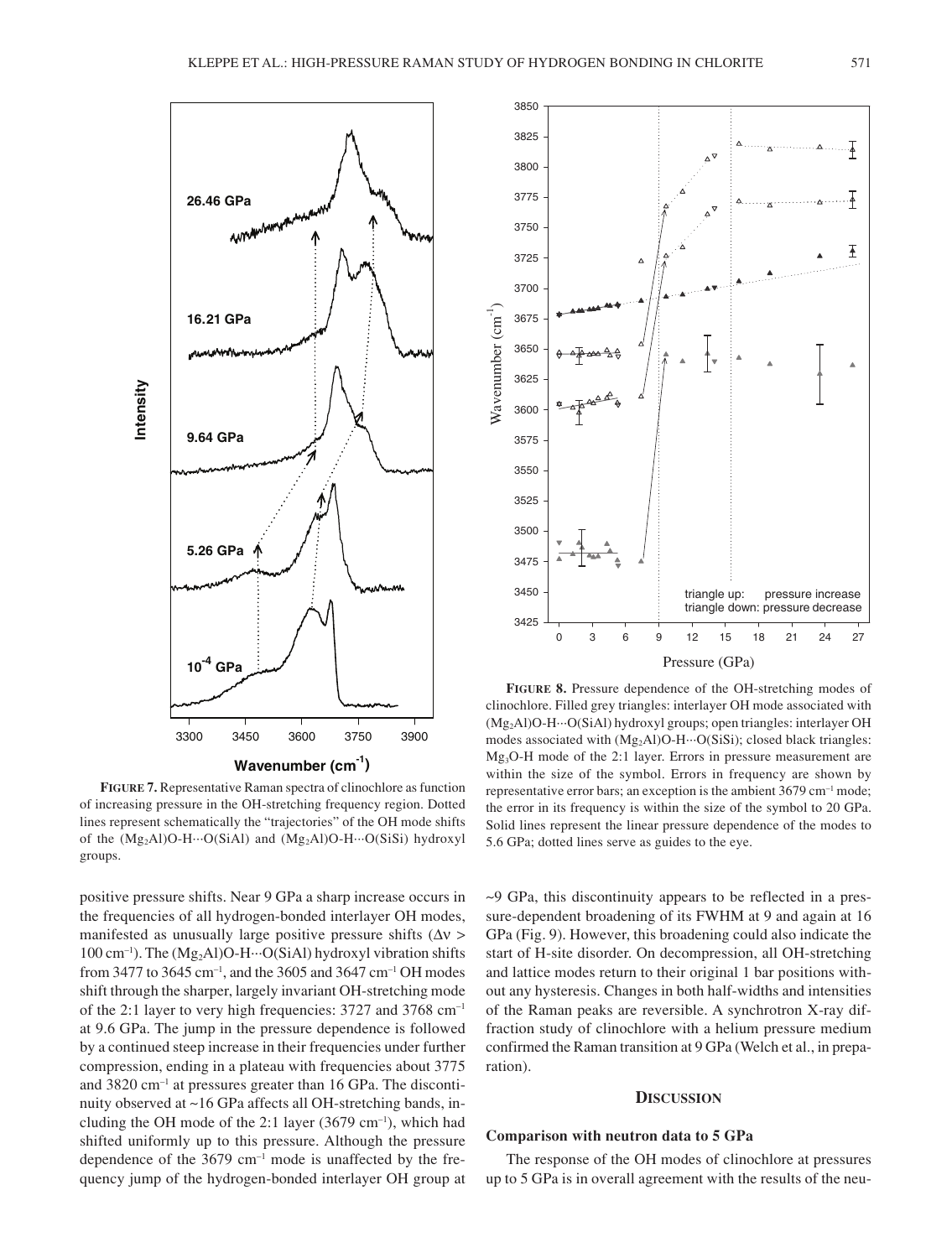

**FIGURE 9.** Pressure dependence of the FWHM of the OH-stretching mode of the talc-like 2:1 layer (ambient 3679 cm<sup>-1</sup>).

tron diffraction study of Welch and Marshall (2001). In that study it was observed that the main effect of pressure upon clinochlore is a steady compression of its interlayer achieved by a closing of the O-D···O bond angles (from around 170∞ at  $10^{-4}$  GPa to 150 $\degree$  at 4.7 GPa) with negligible changes in the O-D and D···O bond lengths. The influence of this change in the clinochlore structure under compression on the interlayer OH bands (3477, 3605, and 3647 cm<sup>-1</sup>) is not obvious. Unusually strong broadening of the modes or significant changes in their intensities do not occur within the limits of determination due to strong peak overlap. Hofmeister et al. (1999) reported that the width of hydrogen-bonded OH modes increases with pressure more for a bent than for a linear bond. However, the role of the hydrogen-bond angle in hydrogen bonding and its detailed influence on the peak parameters of the OH-stretching vibrations needs further study.

The nearly constant and slight positive pressure dependence of the 3647 and 3605 cm–1 OH bands reflects the observed invariant O-D(2) hydroxyl and D(2)···O hydrogen bond lengths (Welch and Marshall 2001). The reported small linear contraction of the D(3) $\cdots$ O hydrogen bond to 4.7 GPa (0.11 Å), possibly with a concomitant lengthening of the O-D(3) bond, is not resolvable within the error of measurement in the Raman data, which shows approximately constant pressure dependencies of all hydrogen-bonded OH groups. The OH mode of the 2:1 layer (3679 cm<sup>-1</sup>) shifts at a rate of  $\sim$ 1.5 cm<sup>-1</sup>GPa<sup>-1</sup> to higher frequencies under compression. This agrees with its non-hydrogen-bonded state and a compression of the OH bond as the lattice contracts. The shortening is not resolved in the neutron study in which the O-H (O-D) bond-length is, within error, invariant (Welch and Marshall 2001).

## **Hydrogen bonding in clinochlore above 6 GPa**

The linear pressure dependence of all OH-stretching frequencies together with the continuous, positive pressure shifts of the lattice modes of clinochlore to ~6 GPa show that no major structural changes occur in this pressure range, in the hydrogen- as well as metal-oxygen-sublattice. At higher pressures the mode behavior becomes more complicated, revealing considerable complexity of hydrogen bonding in clinochlore under high compression.

Near 9 GPa, beyond the pressure range where crystallographic data were obtained, a sharp discontinuity occurs in the pressure dependence of the interlayer OH modes reflecting strong changes in the OH-bonding environment. The very high vibrational frequencies at 9 GPa  $(>3725 \text{ cm}^{-1})$  together with their positive frequency shifts  $(\sim 10 \text{ cm}^{-1} \text{GPa}^{-1})$  under further compression to 16 GPa are characteristic for (nearly) unbonded hydroxyl groups. Therefore, we interpret the 9 GPa discontinuity as a reorganization of the interlayer hydrogen bonding involving a transition to a very weakly hydrogen-bonded (including multi-furcated hydrogen-bonds) or non-hydrogenbonded state. As the positive frequency shifts above 9 GPa are significant (10 cm<sup>-1</sup>/GPa compared to  $\sim$ 1.5 cm<sup>-1</sup>/GPa for the non-hydrogen bonded talc-like OH), not only a simple shortening of the OH bond length due to compression, but also additional effects such as cation repulsion are likely to determine the frequencies of these vibrations (Lutz 1995; Hofmeister et al. 1999).

The sharp ~9 GPa transition was also revealed in our highpressure synchrotron X-ray diffraction study of the same sample (Welch et al., in preparation): only basal spacings show a dramatic discontinuity in the pressure dependence around 9 GPa, whereas *d*-spacings at high angles to (001), such as (060) and (33 $\overline{1}$ ), do not show discontinuous behavior. This implies that the discontinuity is primarily associated with a change in the interlayer topology, supporting the interpretation of the Raman data.

A possible trigger for the transition near 9 GPa might be that the approach of the basal tetrahedral O atoms toward the interlayer O atoms under compression gets to its limit. The pressure-induced amorphization of portlandite at 14 GPa (Kruger et al. 1989) has been correlated with the  $O^{2-}O^{2-}$  contact distance of  $\sim$ 2.7 Å (Nagai et al. 2000). If we use the bulk modulus of synthetic end-member clinochlore determined by Welch and Crichton (2002),  $K_0 = 81.0 \pm 0.5$  GPa ( $K_0 = 4$ ), to calculate the pressure at which the O atom contact distance is reached in clinochlore, we obtain a "contact pressure" of ~9 GPa. A compression limit of the  $O_{basal 2:1} \cdots O_{interlayer}$  space at 7–10 GPa is also indicated by the closure of the hydrogen-bond angle under compression: an angle of ~130∞, the reported minimum for hydrogen-bond angles (Lutz 1995), would be reached in the clinochlore structure at pressures  $\leq$ 9 GPa based on a linear extrapolation of the neutron data (Welch and Marshall 2001, their Fig. 8). As 9 GPa is the pressure at which we observe the jump in the interlayer OH mode frequencies, we propose that the change in the state of hydrogen bonding in clinochlore can be associated with the  $O^{2-}$ - $O^{2-}$  contact distance of 2.7 Å. Portlandite-like amorphization caused by pressure-induced frustration of the H sublattice (Raugei et al. 1999) is not a topological possibility for clinochlore because its OH dipole array